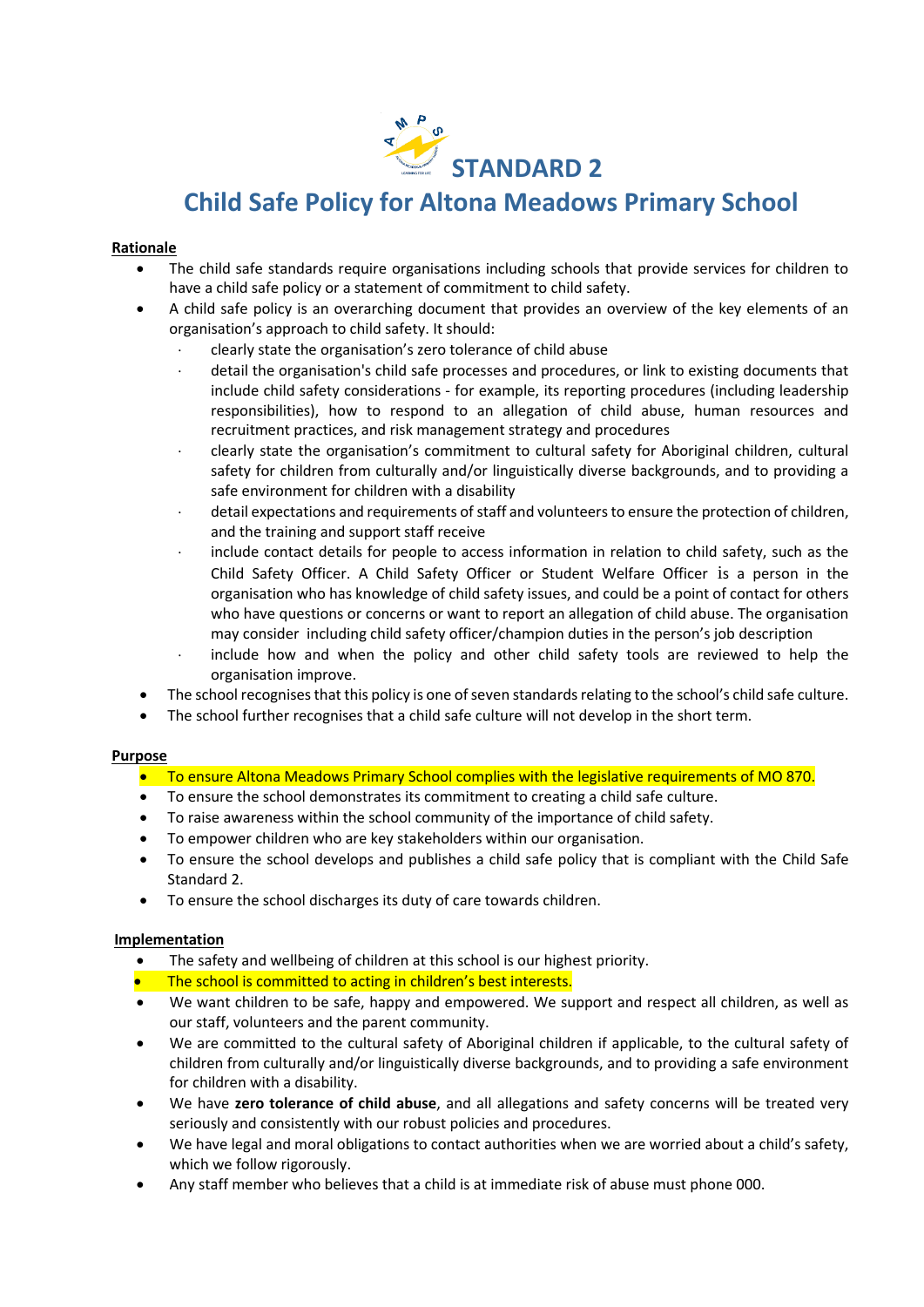- Our school is committed to preventing child abuse and identifying risks early, and removing and reducing these risks.
- Our school has robust human resources and recruitment practices for all staff and volunteers.
- Our school is committed to regularly training and educating our staff and volunteers on child abuse risks.
- We have specific policies, procedures and training in place that support our leadership team, staff and volunteers to achieve these commitments.
- The school's Child Safe Policy will be publicly available to help raise awareness about the importance of child safety in our organisation and demonstrate our commitment to protecting children from abuse.
- It will be published on the school's website and provided to new families on enrolment.
- New staff will be provided with a copy and briefed on the school's attitude to child safety as part of the induction process.
- We will ensure that families and children have the opportunity to contribute to the development and review of this policy. Where possible we do our best to work with local Aboriginal communities, culturally and/or linguistically diverse communities and people with a disability.
- The school will ensure that procedures for raising and managing complaints and consequences for breaching of the Child Safe Code of Conduct, are known and understood by everyone. For specific procedures, please refer to the school's *Complaints & Concerns, Parents Policy.*

# Our Children

This policy is intended to empower and protect our children who are vital and active participants in the school by involving them when making decisions, especially about matters that directly affect them. We will listen to their views and respect what they have to say.

We will promote diversity and tolerance, and people from all walks of life and cultural backgrounds are welcome. In particular we will:

- promote the cultural safety, participation and empowerment of Aboriginal children (if applicable)
- promote the cultural safety, participation and empowerment of children from culturally and/or linguistically diverse backgrounds
- ensure that children with a disability are safe and can participate equally in all aspects of school life

# Our Staff and Volunteers

- This policy guides our staff and volunteers on how to behave with the children in our school.
- All of our staff and volunteers must agree to abide by the school's Child Safe Code of Conduct which specifies the standards of conduct required when working with children.
- The signature of the staff members, volunteers and families attesting to having read, understood and agreeing to abide by will formalise the Code of Conduct and raise its profile within the school and the community.
- All staff and volunteers, as well as children and their families, are given the opportunity to contribute to the development of the Child Safe Code of Conduct.

# Training and Supervision

Training and education is important to ensure that everyone in the school understands that child safety is everyone's responsibility.

Our school culture aims for all staff and volunteers (in addition to parents/carers and children) to feel confident and comfortable in discussing any allegations of child abuse or child safety concerns. We train our staff and volunteers to identify, assess, and minimise risks of child abuse and to detect potential signs of child abuse.

We also support our staff and volunteers through ongoing supervision to develop their skills to protect children from abuse, to promote the cultural safety of Aboriginal children, the cultural safety of children from linguistically and/or diverse backgrounds, and the safety of children with a disability.

New employees and volunteers will be inducted into the school and supervised regularly to ensure they understand our philosophy and that everyone has a role to play in protecting children from abuse, as well as checking that their behaviour towards children is safe and appropriate. Any inappropriate behaviour will be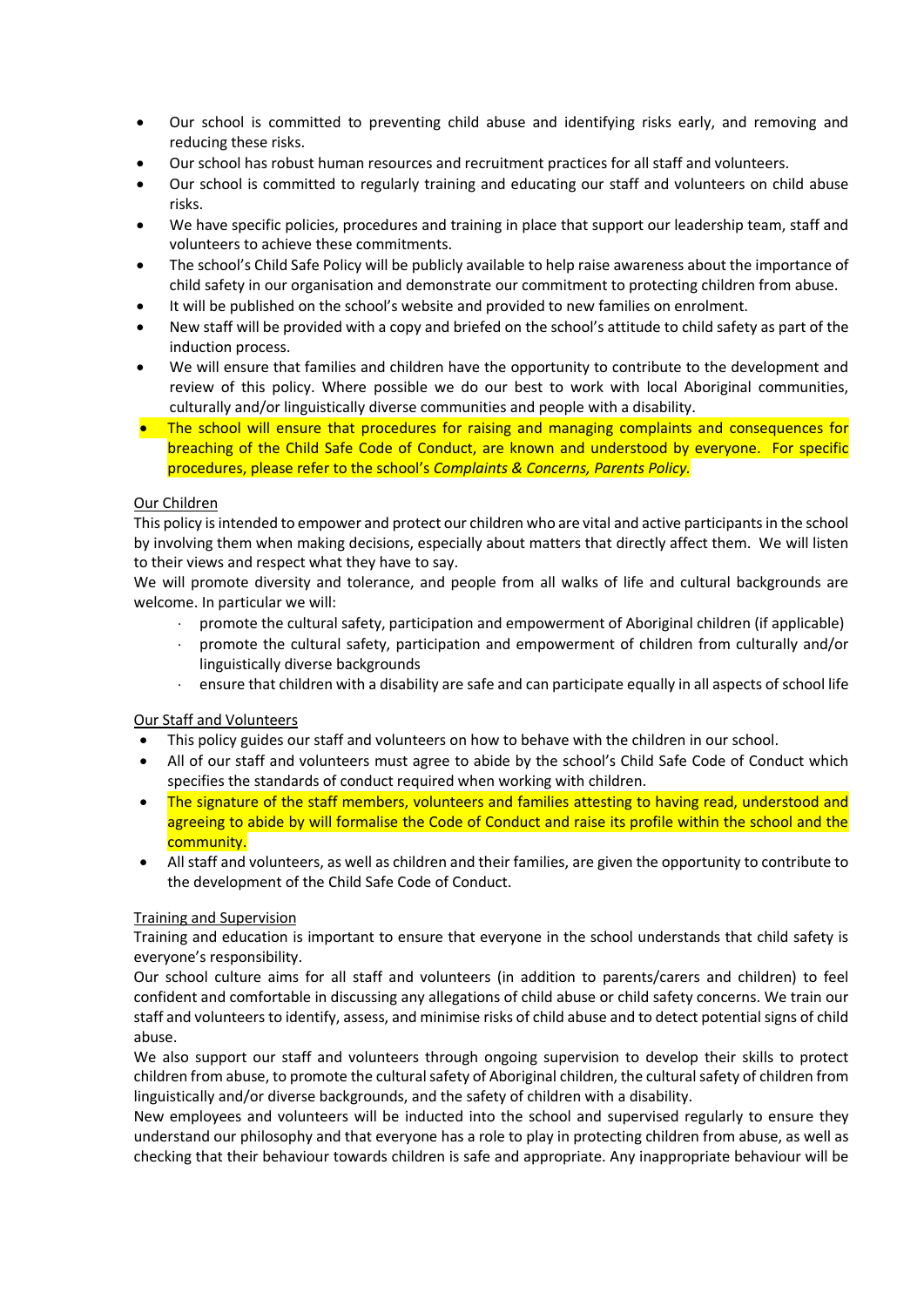reported through the Principal or Assistant Principal or directly to the Department of Health and Human Services and Victoria Police, depending on the severity and urgency of the matter.

## **Recruitment**

The school takes all reasonable steps to employ skilled people to work with children. We develop selection criteria and advertisements which clearly demonstrate our commitment to child safety and an awareness of our social and legislative responsibilities. Our school understands that when recruiting staff and volunteers we have ethical as well as legislative obligations.

We actively encourage applications from Aboriginal peoples, people from culturally and/or linguistically diverse backgrounds and people with a disability.

All people engaged in child-related work, including volunteers, are required to hold a Working with Children Check and to provide evidence of this Check.

### Fair Procedures for Personnel

Whilst the safety and wellbeing of children is our primary concern, we also are fair and just to personnel. The decisions we make when recruiting, assessing incidents, and undertaking disciplinary action will always be thorough, transparent, and based on evidence.

We record all allegations of abuse and safety concerns using our incident reporting form, including investigation updates. All records are securely stored.

If an allegation of abuse or a safety concern is raised, we provide updates to families (as appropriate) on progress and any actions we take.

### Privacy

All personal information considered or recorded will respect the privacy of the individuals involved, whether they are staff, volunteers, parents or children, unless there is a risk to someone's safety. We have safeguards and practices in place to ensure any personal information is protected. Everyone is entitled to know how this information is recorded, what will be done with it, and who will have access to it.

### Legislative Responsibilities

The school takes its legal responsibilities seriously, including:

**Failure to disclose:** Reporting child sexual abuse is a community-wide responsibility. All adults in Victoria who have a reasonable belief that an adult has committed a sexual offence against a child under 16 have an obligation to report that information to the police.

**Failure to protect:** People of authority will commit an offence if they know of a substantial risk of child sexual abuse and have the power or responsibility to reduce or remove the risk, but negligently fail to do so.

All teachers are **mandatory reporters** and must comply with their responsibilities.

Non-teaching staff have an obligation to report if they form a reasonable belief that a child is at risk of harm.

### Risk Management

In Victoria, organisations are required to protect children when a risk is identified (see information about failure to protect above). In addition to general occupational health and safety risks, we proactively manage risks of abuse to our children.

We have risk management strategies in place to identify, assess, and take steps to minimise child abuse risks, which include risks posed by physical environments (for example, any doors that can lock), and online environments (for example, no staff or volunteer is to have contact with a child in our school on social media). Risk analysis always forms part of our preparation for school camps and some excursions. The analysis will now include possible potential for child abuse. The school's Incursions *(Safety of Children Working with External Providers) Policy* already has strategies to minimise the risk of abuse.

- The school will know it has successfully implemented Standard 2 when:
	- the school has a child safe policy approved by the School Council
	- the school has made public their commitment to child safety
	- all School Council members, staff and volunteers are aware of the school's commitment to child safety and their duty of care requirements
	- $\cdot$  all staff and volunteers can easily access and understand the school's commitment to child safety